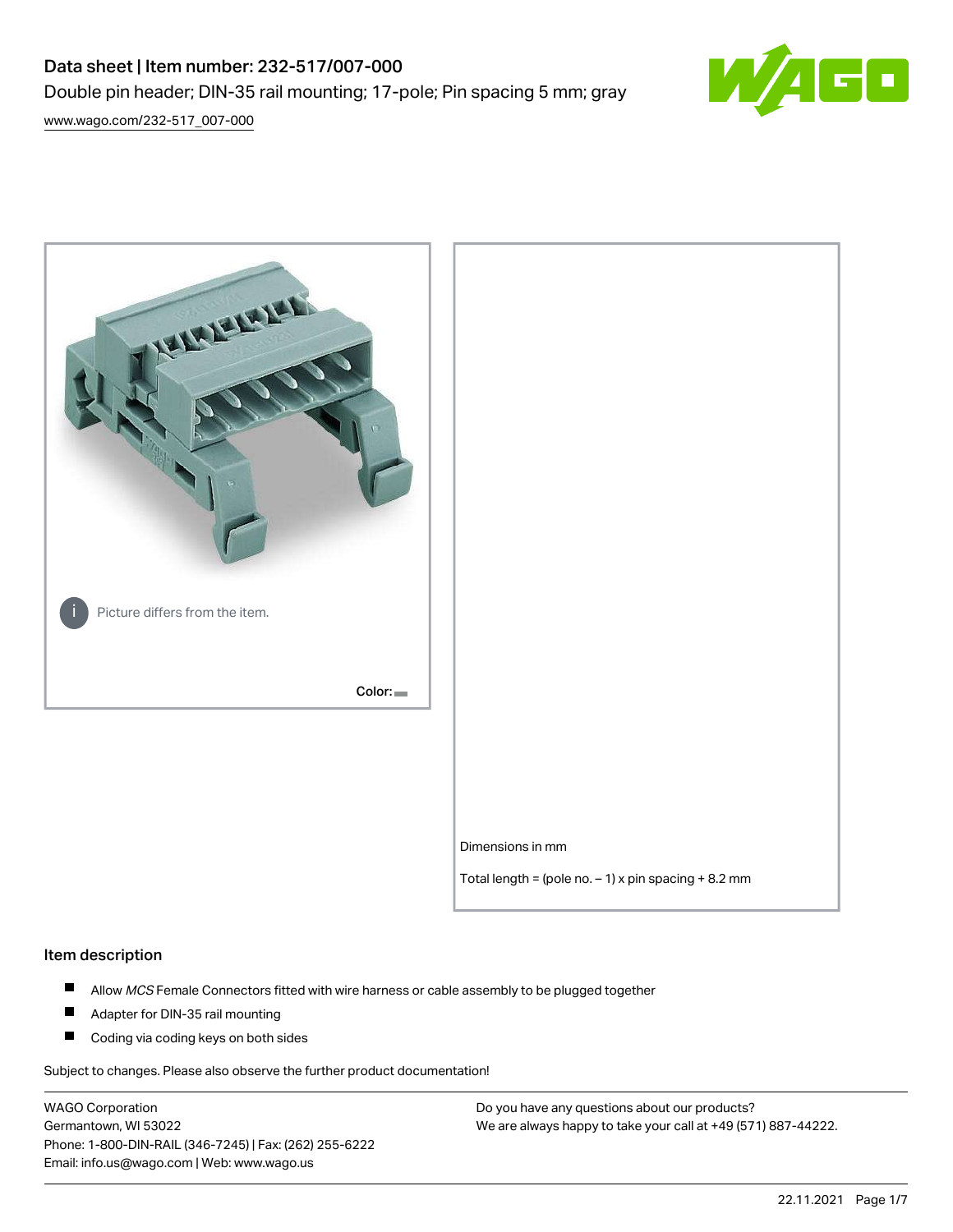

## Data Notes

| Safety information 1 | The <i>MCS – MULTI CONNECTION SYSTEM</i> includes connectors<br>without breaking capacity in accordance with DIN EN 61984. When<br>used as intended, these connectors must not be connected<br>/disconnected when live or under load. The circuit design should<br>ensure header pins, which can be touched, are not live when<br>unmated. |
|----------------------|--------------------------------------------------------------------------------------------------------------------------------------------------------------------------------------------------------------------------------------------------------------------------------------------------------------------------------------------|
| Variants:            | Other pole numbers<br>Other versions (or variants) can be requested from WAGO Sales or<br>configured at https://configurator.wago.com/                                                                                                                                                                                                     |

## Electrical data

## IEC Approvals

| Ratings per                 | IEC/EN 60664-1                                                        |
|-----------------------------|-----------------------------------------------------------------------|
| Ratings (note)              | Notice: Male connectors must not be live when disconnected!           |
| Rated voltage (III / 3)     | 250 V                                                                 |
| Rated surge voltage (III/3) | 4 <sub>k</sub> V                                                      |
| Rated voltage (III/2)       | 320 V                                                                 |
| Rated surge voltage (III/2) | 4 <sub>k</sub> V                                                      |
| Nominal voltage (II/2)      | 630 V                                                                 |
| Rated surge voltage (II/2)  | 4 <sub>k</sub> V                                                      |
| Rated current               | 12A                                                                   |
| Legend (ratings)            | $(III / 2)$ $\triangle$ Overvoltage category III / Pollution degree 2 |

## UL Approvals

| Approvals per                  | UL 1059 |
|--------------------------------|---------|
| Rated voltage UL (Use Group B) | 300 V   |
| Rated current UL (Use Group B) | 15 A    |
| Rated voltage UL (Use Group D) | 300 V   |
| Rated current UL (Use Group D) | 10 A    |

## Ratings per UL

| Rated voltage UL 1977 | 600 V |
|-----------------------|-------|
| Rated current UL 1977 |       |

Subject to changes. Please also observe the further product documentation!

| <b>WAGO Corporation</b>                                | Do you have any questions about our products?                 |
|--------------------------------------------------------|---------------------------------------------------------------|
| Germantown, WI 53022                                   | We are always happy to take your call at +49 (571) 887-44222. |
| Phone: 1-800-DIN-RAIL (346-7245)   Fax: (262) 255-6222 |                                                               |
| Email: info.us@wago.com   Web: www.wago.us             |                                                               |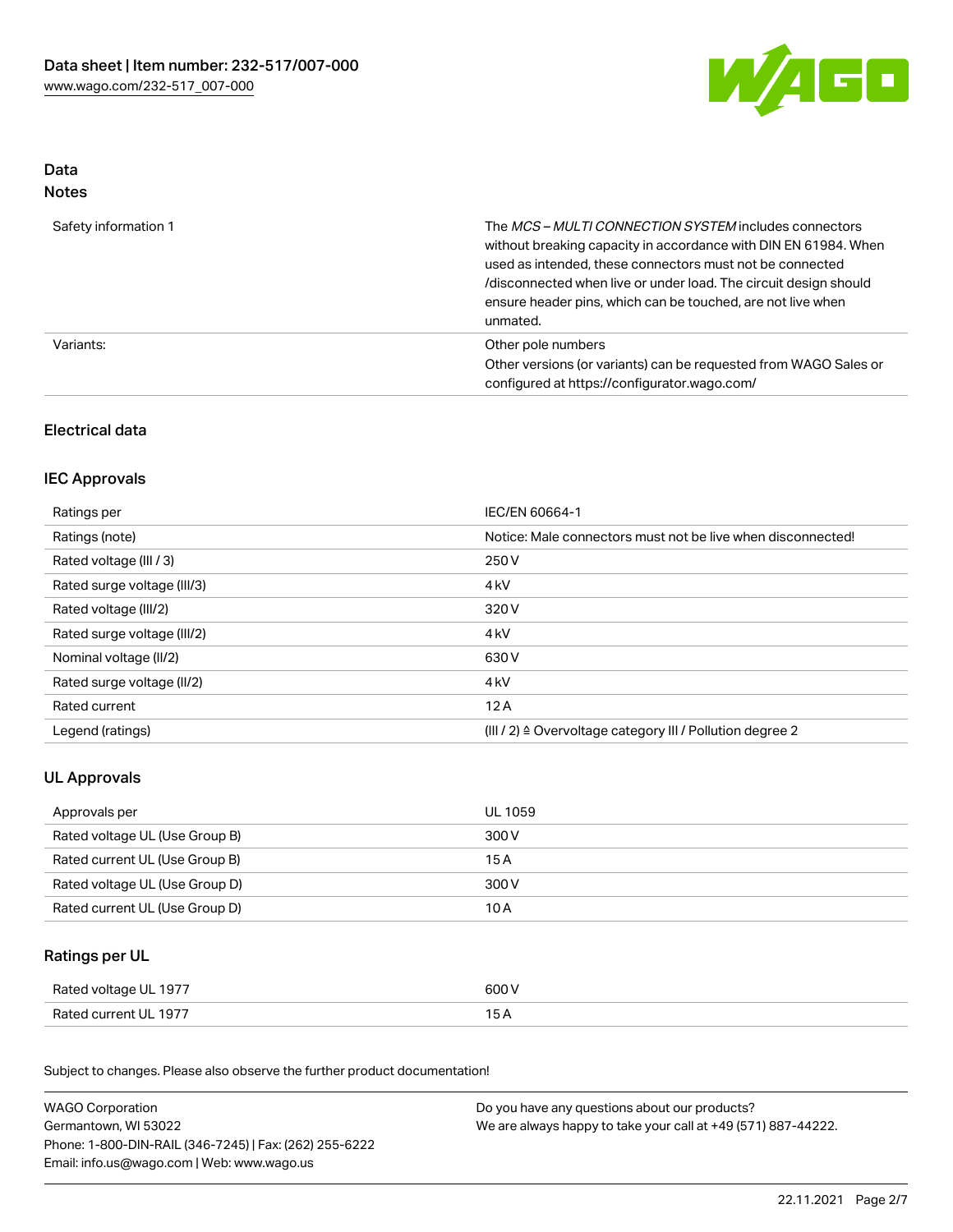Phone: 1-800-DIN-RAIL (346-7245) | Fax: (262) 255-6222

Email: info.us@wago.com | Web: www.wago.us



## CSA Approvals

| Approvals per                                                              | <b>CSA</b>                                                    |
|----------------------------------------------------------------------------|---------------------------------------------------------------|
| Rated voltage CSA (Use Group B)                                            | 300V                                                          |
| Rated current CSA (Use Group B)                                            | 15A                                                           |
| Rated voltage CSA (Use Group D)                                            | 300 V                                                         |
| Rated current CSA (Use Group D)                                            | 10A                                                           |
| <b>Connection data</b>                                                     |                                                               |
|                                                                            |                                                               |
| Total number of potentials                                                 | 17                                                            |
| Number of connection types<br>Number of levels                             | 1                                                             |
|                                                                            | 1                                                             |
| <b>Connection 1</b>                                                        |                                                               |
| Number of poles                                                            | 17                                                            |
| Physical data                                                              |                                                               |
| Pin spacing                                                                | 5 mm / 0.197 inch                                             |
| Width                                                                      | 88.2 mm / 3.472 inch                                          |
| Height from upper-edge of DIN-rail                                         | 15 mm / 0.591 inch                                            |
| Depth                                                                      | 42.5 mm / 1.673 inch                                          |
| Mechanical data                                                            |                                                               |
| Mounting type                                                              | DIN-35 rail                                                   |
| Plug-in connection                                                         |                                                               |
| Contact type (pluggable connector)                                         | Male connector/plug                                           |
| Connector (connection type)                                                | for pluggable connector                                       |
| Mismating protection                                                       | No                                                            |
| Locking of plug-in connection                                              | Without                                                       |
| <b>Material data</b>                                                       |                                                               |
| Color                                                                      | gray                                                          |
| Material group                                                             | <sup>1</sup>                                                  |
| Insulation material                                                        | Polyamide (PA66)                                              |
| Flammability class per UL94                                                | V <sub>0</sub>                                                |
| Subject to changes. Please also observe the further product documentation! |                                                               |
| <b>WAGO Corporation</b>                                                    | Do you have any questions about our products?                 |
| Germantown, WI 53022                                                       | We are always happy to take your call at +49 (571) 887-44222. |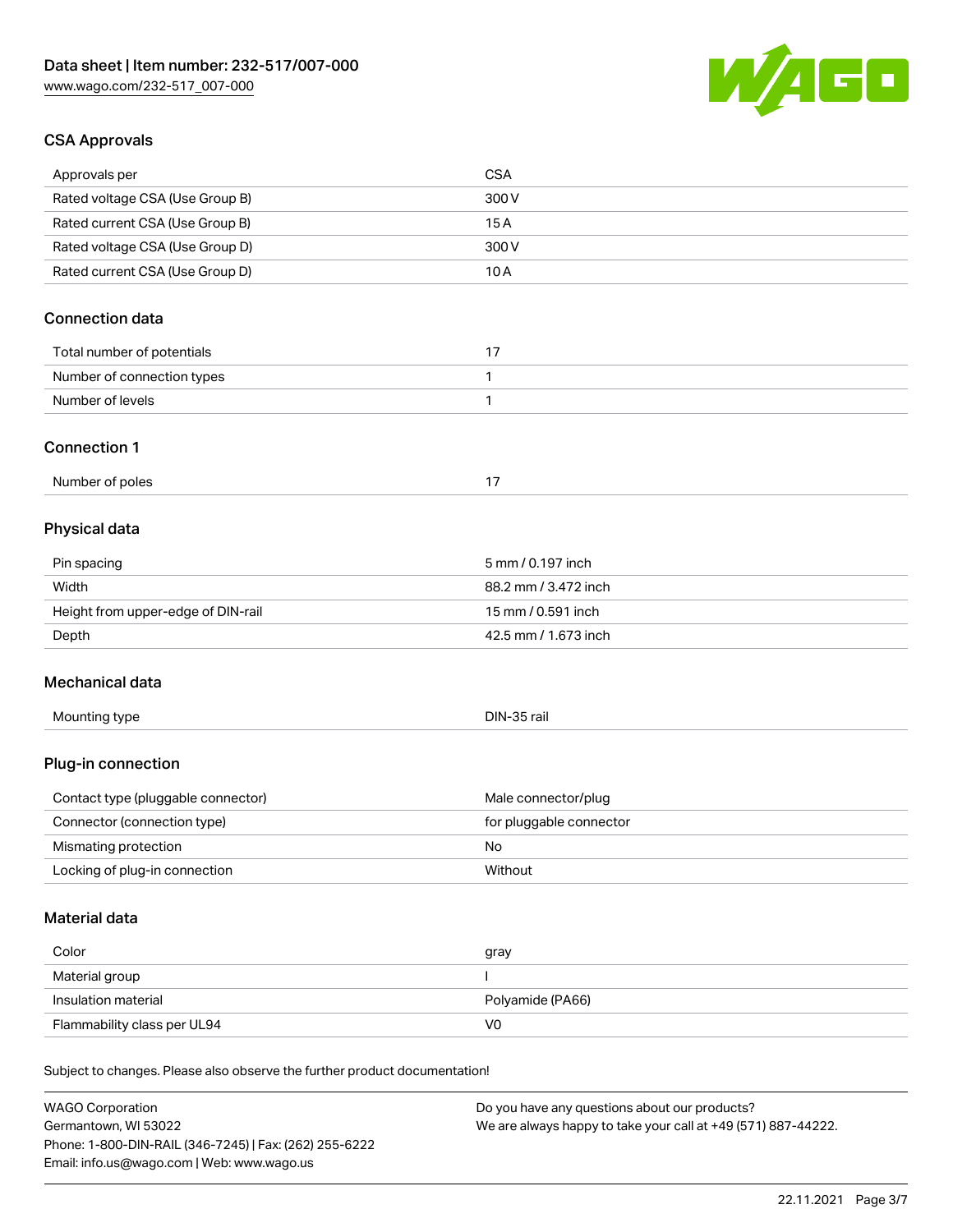[www.wago.com/232-517\\_007-000](http://www.wago.com/232-517_007-000)



| Contact material | Electrolytic copper ( $E_{\text{Cu}}$ ) |
|------------------|-----------------------------------------|
| Contact plating  | tin-plated                              |
| Fire load        | $0.327 \mathrm{MJ}$                     |
| Weight           | 15.9g                                   |
|                  |                                         |

## Environmental requirements

| Limit temperature range | ⊥+100 °ົ<br>-60 |
|-------------------------|-----------------|
|-------------------------|-----------------|

## Commercial data

| Product Group         | 3 (Multi Conn. System) |
|-----------------------|------------------------|
| PU (SPU)              | 25 Stück               |
| Packaging type        | box                    |
| Country of origin     | DE                     |
| <b>GTIN</b>           | 4045454339609          |
| Customs tariff number | 8536694040             |

## Approvals / Certificates

#### Country specific Approvals

| Logo | Approval                                            | <b>Additional Approval Text</b> | Certificate<br>name |
|------|-----------------------------------------------------|---------------------------------|---------------------|
|      | CВ<br><b>DEKRA Certification B.V.</b>               | IEC 61984                       | NL-39756            |
|      | <b>CSA</b><br>DEKRA Certification B.V.              | C <sub>22.2</sub>               | 1466354             |
| EMA  | <b>KEMA/KEUR</b><br><b>DEKRA Certification B.V.</b> | EN 61984                        | 2190761.01          |

#### Ship Approvals

|      |                                                                            |                                 | Certificate |
|------|----------------------------------------------------------------------------|---------------------------------|-------------|
| Logo | Approval                                                                   | <b>Additional Approval Text</b> | name        |
| ABS. | <b>ABS</b>                                                                 | -                               | $19-$       |
|      | American Bureau of Shipping                                                |                                 | HG15869876- |
|      |                                                                            |                                 | <b>PDA</b>  |
|      |                                                                            |                                 |             |
|      | <b>BV</b>                                                                  | IEC 60998                       | 11915/D0 BV |
|      | Bureau Veritas S.A.                                                        |                                 |             |
|      | Subject to changes. Please also observe the further product documentation! |                                 |             |

WAGO Corporation Germantown, WI 53022 Phone: 1-800-DIN-RAIL (346-7245) | Fax: (262) 255-6222 Email: info.us@wago.com | Web: www.wago.us

Do you have any questions about our products? We are always happy to take your call at +49 (571) 887-44222.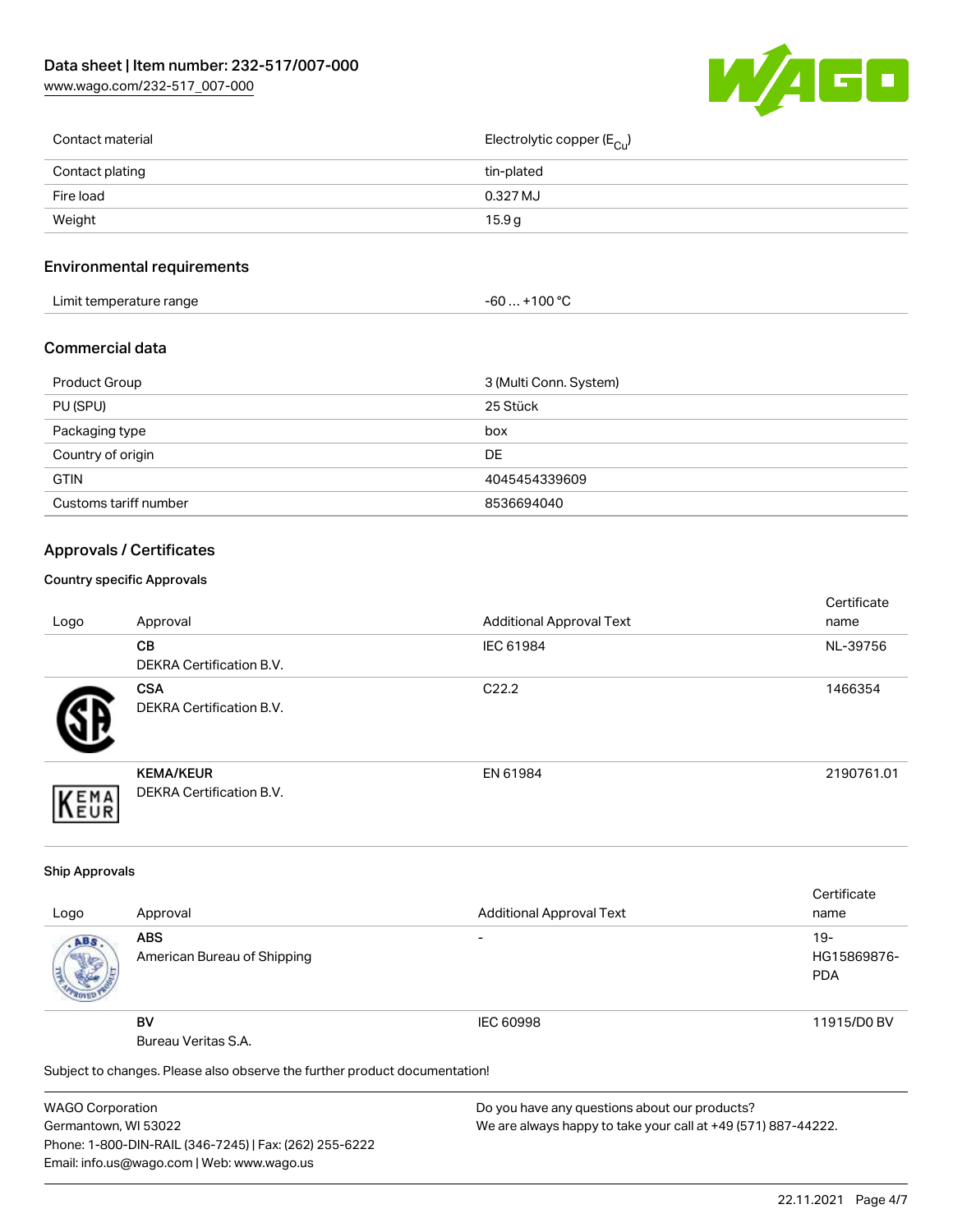



|              | <b>DNV GL</b>                          | EN 60998                        | TAE000016Z  |
|--------------|----------------------------------------|---------------------------------|-------------|
|              | Det Norske Veritas, Germanischer Lloyd |                                 |             |
| UL-Approvals |                                        |                                 |             |
|              |                                        |                                 | Certificate |
| Logo         | Approval                               | <b>Additional Approval Text</b> | name        |
|              | UL                                     | <b>UL 1059</b>                  | E45172      |
|              | Underwriters Laboratories Inc.         |                                 |             |
|              | <b>UR</b>                              | <b>UL 1977</b>                  | E45171      |
|              | Underwriters Laboratories Inc.         |                                 |             |

## Counterpart



Item no.231-117/026-000 Female plug; 17-pole; 12 AWG max; pin spacing 5 mm; 1 conductor per pole; gray [www.wago.com/231-117/026-000](https://www.wago.com/231-117/026-000)

#### Optional accessories

| Coding       |                                                           |                      |
|--------------|-----------------------------------------------------------|----------------------|
|              | Item no.: 231-129<br>Coding key; snap-on type; light gray | www.wago.com/231-129 |
| Carrier rail |                                                           |                      |
|              | Mounting accessories                                      |                      |
|              |                                                           |                      |

|                          | Item no.: 210-197<br>Steel carrier rail; 35 x 15 mm; 1.5 mm thick; 2 m long; slotted; similar to EN 60715; silver-colored                  | www.wago.com/210-197 |
|--------------------------|--------------------------------------------------------------------------------------------------------------------------------------------|----------------------|
| <b>Contract Contract</b> | Item no.: 210-198<br>Copper carrier rail; 35 x 15 mm; 2.3 mm thick; 2 m long; unslotted; according to EN 60715; copper-<br>colored         | www.wago.com/210-198 |
| <u>177</u>               | Item no.: 210-504<br>Steel carrier rail; 35 x 7.5 mm; 1 mm thick; 2 m long; slotted; galvanized; according to EN 60715; silver-<br>colored | www.wago.com/210-504 |
|                          |                                                                                                                                            |                      |

Item no.: 210-505

Subject to changes. Please also observe the further product documentation!

| <b>WAGO Corporation</b>                                | Do you have any questions about our products?                 |  |
|--------------------------------------------------------|---------------------------------------------------------------|--|
| Germantown, WI 53022                                   | We are always happy to take your call at +49 (571) 887-44222. |  |
| Phone: 1-800-DIN-RAIL (346-7245)   Fax: (262) 255-6222 |                                                               |  |
| Email: info.us@wago.com   Web: www.wago.us             |                                                               |  |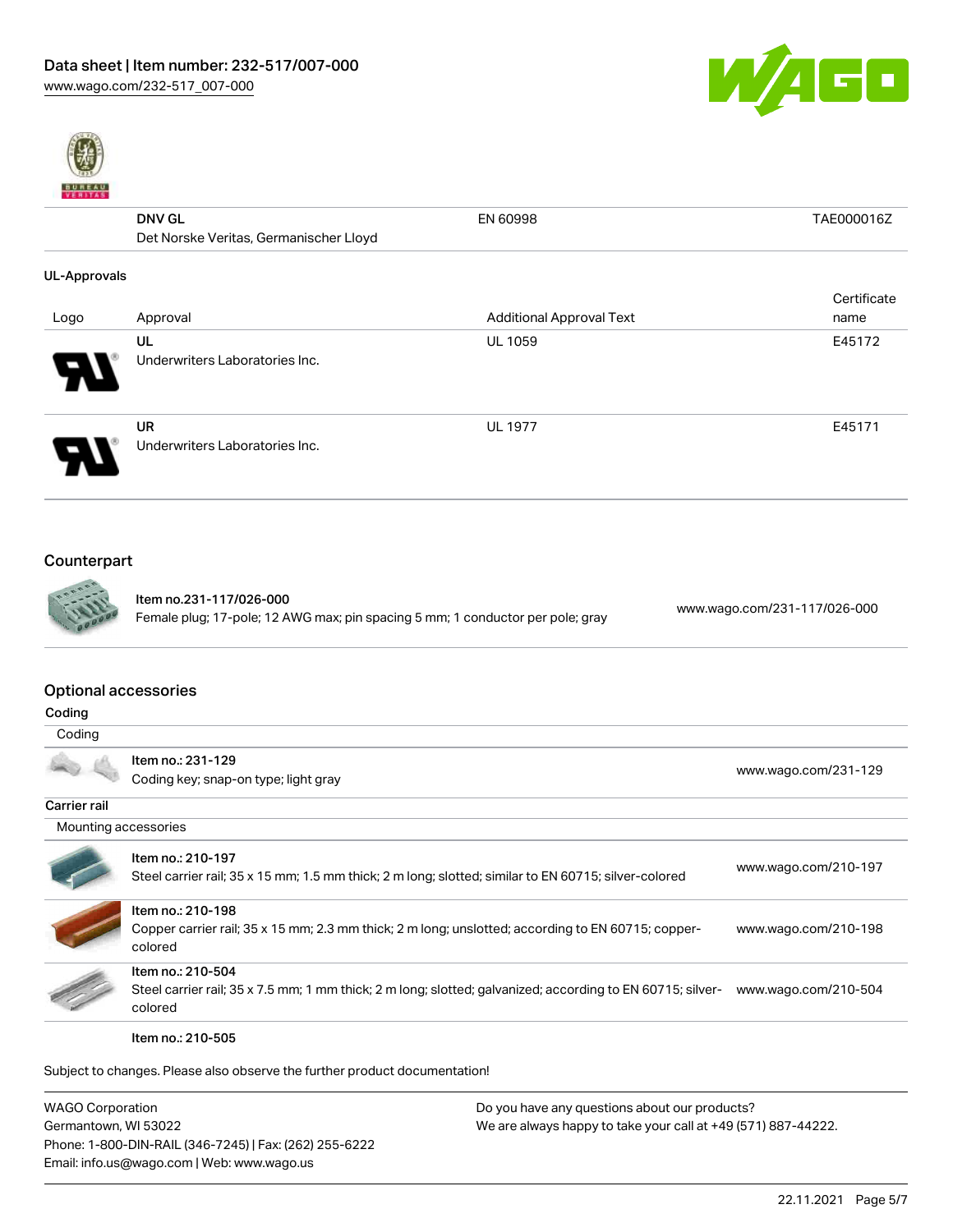## Data sheet | Item number: 232-517/007-000

[www.wago.com/232-517\\_007-000](http://www.wago.com/232-517_007-000)



| Steel carrier rail; 35 x 7.5 mm; 1 mm thick; 2 m long; unslotted; galvanized; according to EN 60715;<br>silver-colored                                                | www.wago.com/210-505 |
|-----------------------------------------------------------------------------------------------------------------------------------------------------------------------|----------------------|
| Item no.: 210-506<br>Steel carrier rail; 35 x 15 mm; 1.5 mm thick; 2 m long; unslotted; galvanized; similar to EN 60715; silver- www.wago.com/210-506<br>colored      |                      |
| Item no.: 210-508<br>Steel carrier rail; 35 x 15 mm; 1.5 mm thick; 2 m long; slotted; galvanized; similar to EN 60715; silver-<br>colored                             | www.wago.com/210-508 |
| Item no.: 210-113<br>Steel carrier rail; 35 x 7.5 mm; 1 mm thick; 2 m long; unslotted; according to EN 60715; silver-colored                                          | www.wago.com/210-113 |
| Item no.: 210-118<br>Steel carrier rail; 35 x 15 mm; 2.3 mm thick; 2 m long; unslotted; according to EN 60715; silver-colored                                         | www.wago.com/210-118 |
| Item no.: 210-112<br>Steel carrier rail; 35 x 7.5 mm; 1 mm thick; 2 m long; slotted; according to EN 60715; "Hole width 25 mm; www.wago.com/210-112<br>silver-colored |                      |
| Item no.: 210-114<br>Steel carrier rail; 35 x 15 mm; 1.5 mm thick; 2 m long; unslotted; similar to EN 60715; silver-colored                                           | www.wago.com/210-114 |
| Item no.: 210-115<br>Steel carrier rail; 35 x 7.5 mm; 1 mm thick; 2 m long; slotted; according to EN 60715; "Hole width 18 mm; www.wago.com/210-115<br>silver-colored |                      |
| Item no.: 210-196<br>Aluminum carrier rail; 35 x 8.2 mm; 1.6 mm thick; 2 m long; unslotted; similar to EN 60715; silver-colored                                       | www.wago.com/210-196 |

## Downloads Documentation

Email: info.us@wago.com | Web: www.wago.us

| <b>Additional Information</b>                                                  |                                                               |               |          |
|--------------------------------------------------------------------------------|---------------------------------------------------------------|---------------|----------|
| Technical explanations                                                         | 2019 Apr 3                                                    | pdf<br>2.0 MB | Download |
|                                                                                |                                                               |               |          |
| <b>CAD files</b>                                                               |                                                               |               |          |
| CAD data                                                                       |                                                               |               |          |
| 2D/3D Models 232-517/007-000                                                   |                                                               | <b>URL</b>    | Download |
| <b>CAE</b> data                                                                |                                                               |               |          |
| EPLAN Data Portal 232-517/007-000                                              |                                                               | <b>URL</b>    | Download |
| ZUKEN Portal 232-517/007-000                                                   |                                                               |               |          |
| Subject to changes. Please also observe the further product documentation!     |                                                               |               |          |
| <b>WAGO Corporation</b>                                                        | Do you have any questions about our products?                 |               |          |
| Germantown, WI 53022<br>Phone: 1-800-DIN-RAIL (346-7245)   Fax: (262) 255-6222 | We are always happy to take your call at +49 (571) 887-44222. |               |          |

22.11.2021 Page 6/7